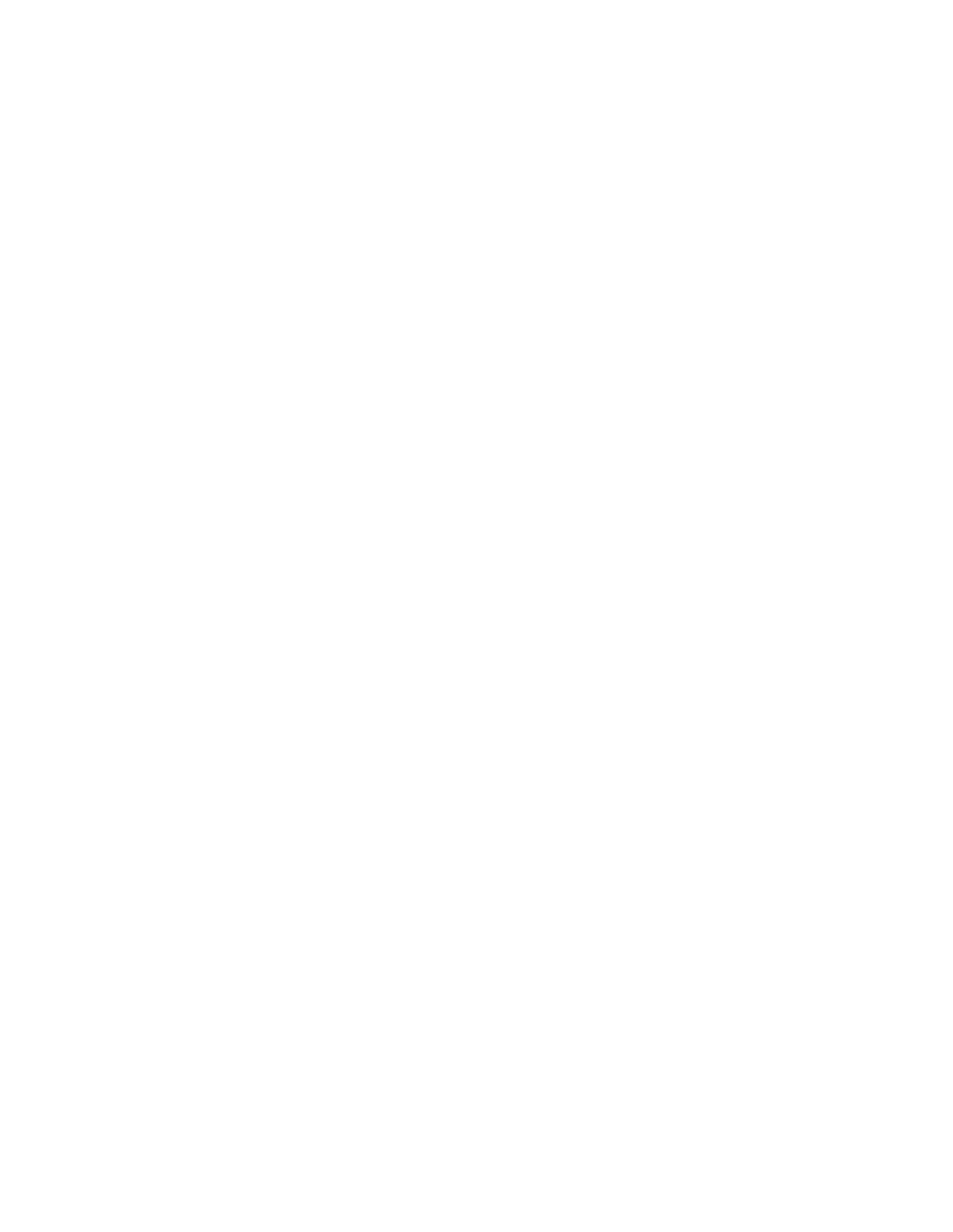# Municipal and County Finance

Prepared by

Noga Ardon

Wisconsin Legislative Fiscal Bureau One East Main, Suite 301 Madison, WI 53703 <http://legis.wisconsin.gov/lfb>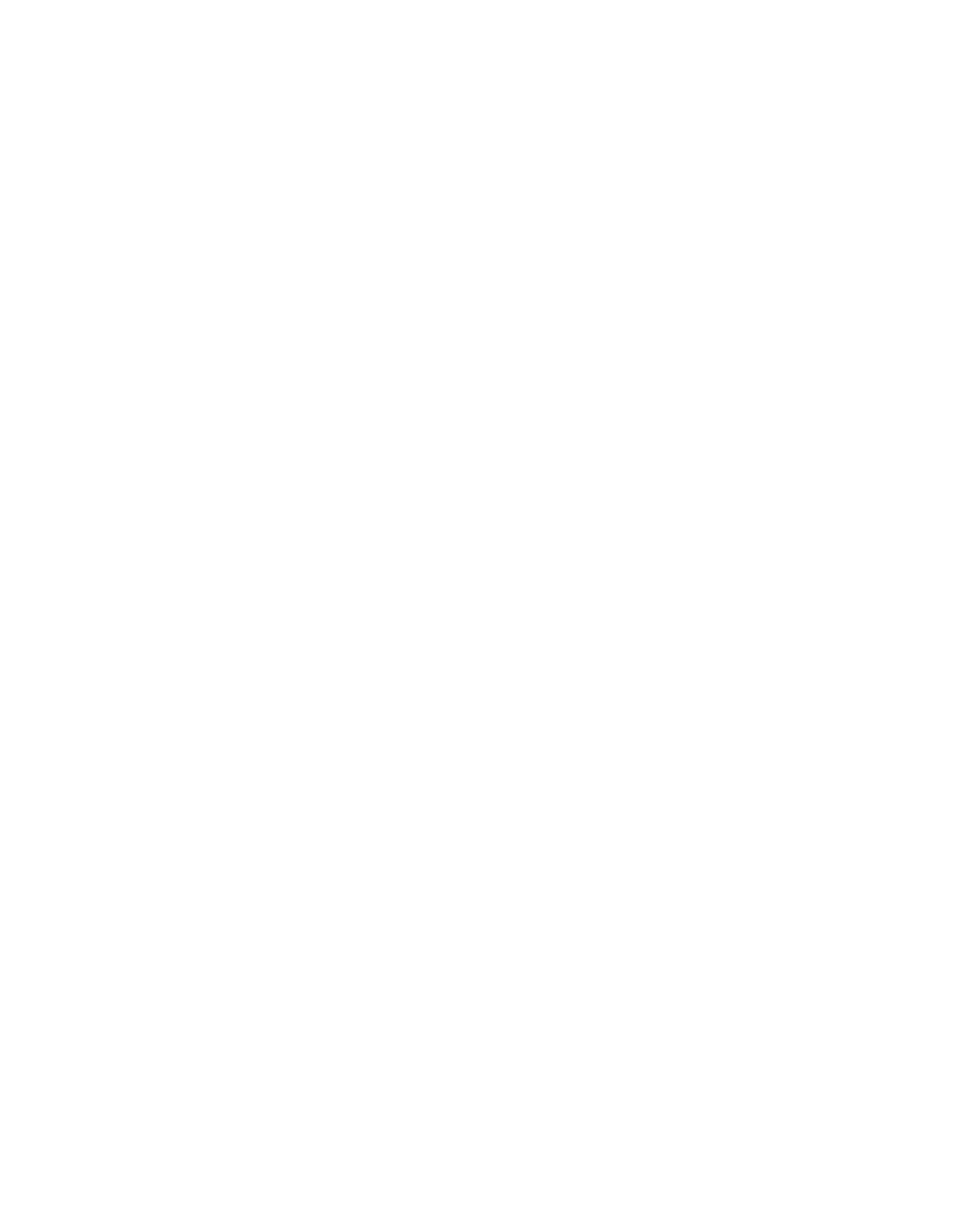# Municipal and County Finance

#### **Introduction**

Wisconsin's local government system is comprised of cities (190), towns (1,252), villages (413), counties (72), school districts (421), technical college districts (16), and a number of other special purpose districts. This paper provides an overview of the financial characteristics of Wisconsin's general purpose local governments - towns, villages, cities, and counties. It includes descriptions of expenditure and revenue patterns and the role of intergovernmental revenues in local finance. It concludes with a brief discussion of the rationale for state aid programs.

Even though local governments adopt balanced budgets, current year revenues and expenditures may not be exactly equal. Balances from previous years may fund current year services, and outlays may be part of a multi-year capital project funded with proceeds from debt issued in a prior year. Also, revenues may fluctuate above or below budgeted levels due to economic conditions. This is particularly true for interest income, licenses and permits, and sales or excise taxes. In this paper, Tables 1, 2, and 3 present statewide revenue and expenditure data compiled from annual financial reports filed by municipalities and counties with the Department of Revenue (DOR) for 2019.

> **Municipal and County Expenditures and Revenues**

#### **Expenditures**

An examination of expenditures illustrates the variation in local government service levels. Table 1 presents 2019 statewide total and per capita expenditures of towns, villages, cities, and counties for 10 categories of general operations. The totals include amounts expended by local enterprises, such as electric, gas, water, or other utilities. Appendix I supplies a more detailed listing of the items included in each function.

Several points relevant to the data should be noted. First, some functions are not uniformly provided by all local governments. Second, governments do not use uniform methods for allocating costs to the various expenditure categories. Third, service levels may vary due to factors other than population. For example, high per capita expenditures for public safety in a municipality may be due to a concentration of commercial and manufacturing property, as opposed to a high service level for the residents of the municipality. Also, total debt service amounts reported may include bond proceeds used to repay refunding bonds. Despite these cautions, the expenditure data can be used to draw some general conclusions about local government services.

Cities had the highest per capita level of expenditures (\$2,576), followed by villages, counties, and towns. Average per capita expenditures for villages (\$2,083) were 80.8% of the level for cities. County expenditures per person (\$1,393) were lower than both villages and cities, but higher than the per capita expenditure level in towns (\$637), which equaled only 24.7% of the city average.

For each type of municipality, public safety, principal and interest payments on debt, and transportation were three of the top four expenditure categories, and their share of total expenditures totaled 73.3% in towns, 59.7% in villages, and 58.5% in cities. Transportation was the dominant expenditure category for towns and villages, comprising 46.5% of town expenditures and 24.2% of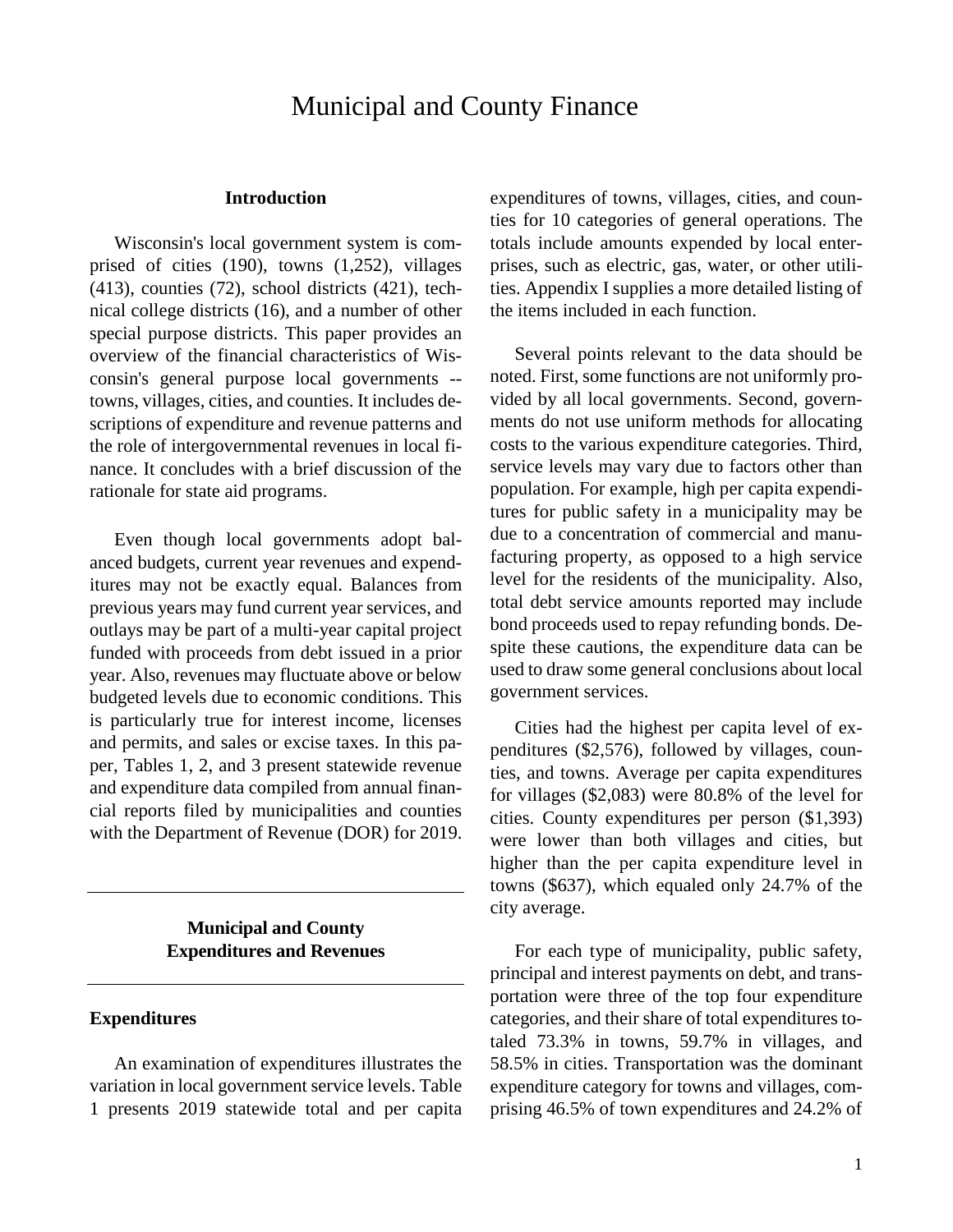## **Table 1: 2019 Expenditures of Municipalities and Counties**

|                                     |                 | <b>Towns</b>   |         |                 | <b>Villages</b> |         |  |  |  |
|-------------------------------------|-----------------|----------------|---------|-----------------|-----------------|---------|--|--|--|
|                                     | Amount          | Per Capita     | Percent | Amount          | Per Capita      | Percent |  |  |  |
| General Administration              | \$139,735,626   | \$86           | 13.5%   | \$140,960,163   | \$143           | 6.9%    |  |  |  |
| <b>Public Safety</b>                | 173,082,431     | 106            | 16.7    | 353, 237, 575   | 358             | 17.2    |  |  |  |
| <b>Health and Human Services</b>    | 3,400,130       | $\overline{2}$ | 0.3     | 10,629,268      | 11              | 0.5     |  |  |  |
| Transportation                      | 482,438,952     | 296            | 46.5    | 496,007,312     | 503             | 24.2    |  |  |  |
| Sanitation                          | 66,975,763      | 41             | 6.5     | 96,302,037      | 98              | 4.7     |  |  |  |
| <b>Recreation and Education</b>     | 26, 237, 677    | 16             | 2.5     | 123,922,758     | 126             | 6.0     |  |  |  |
| <b>Conservation and Development</b> | 22,134,301      | 14             | 2.1     | 198,811,552     | 202             | 9.7     |  |  |  |
| Principal and Interest              | 104,402,930     | 64             | 10.1    | 376,296,159     | 382             | 18.3    |  |  |  |
| <b>Operation of Utilities</b>       | 11,104,255      | 7              | 1.1     | 234,859,766     | 238             | 11.4    |  |  |  |
| Other                               | 7,493,021       | 5              | 0.7     | 21,727,626      | <u>22</u>       | 1.1     |  |  |  |
| Total                               | \$1,037,095,086 | \$637          | 100.0%  | \$2,052,754,216 | \$2,083         | 100.0%  |  |  |  |
|                                     |                 | <b>Cities</b>  |         | <b>Counties</b> |                 |         |  |  |  |
| General Administration              | \$552,555,872   | \$171          | 6.6%    | \$922,543,484   | \$158           | 11.3%   |  |  |  |
| <b>Public Safety</b>                | 1,798,702,441   | 557            | 21.6    | 1,260,799,659   | 216             | 15.5    |  |  |  |
| <b>Health and Human Services</b>    | 99,182,387      | 31             | 1.2     | 2,376,448,650   | 407             | 29.2    |  |  |  |
| Transportation                      | 1,719,912,830   | 533            | 20.7    | 1,430,175,217   | 245             | 17.6    |  |  |  |
| Sanitation                          | 365,931,031     | 113            | 4.4     | 122,942,114     | 21              | 1.5     |  |  |  |
| Recreation and Education            | 568, 185, 553   | 176            | 6.8     | 376,984,213     | 65              | 4.6     |  |  |  |
| <b>Conservation and Development</b> | 421,694,213     | 131            | 5.1     | 197,823,330     | 34              | 2.4     |  |  |  |
| Principal and Interest              | 1,348,523,845   | 418            | 16.2    | 661,727,049     | 113             | 8.1     |  |  |  |
| <b>Operation of Utilities</b>       | 1,123,202,312   | 348            | 13.5    | 11,638,270      | 2               | 0.1     |  |  |  |
| Other                               | 320,966,992     | 99             | 3.9     | 779,487,213     | 133             | 9.6     |  |  |  |
| Total                               | \$8,318,857,476 | \$2,576        | 100.0%  | \$8,140,569,199 | \$1,393         | 100.0%  |  |  |  |

## **Table 2: 2019 Revenue Sources of Municipalities and Counties**

|                                    |                 | <b>Towns</b>   |         |                 | <b>Villages</b> |         |  |  |  |
|------------------------------------|-----------------|----------------|---------|-----------------|-----------------|---------|--|--|--|
|                                    | Amount          | Per Capita     | Percent | Amount          | Per Capita      | Percent |  |  |  |
| Taxes                              | \$468,669,659   | \$288          | 44.1%   | \$723,728,587   | \$734           | 36.7%   |  |  |  |
| Intergovernmental Revenues         | 269,387,471     | 165            | 25.4    | 183,329,642     | 186             | 9.3     |  |  |  |
| Licenses and Permits               | 22,466,163      | 14             | 2.1     | 41,943,231      | 43              | 2.1     |  |  |  |
| Fines and Forfeitures              | 3,323,794       | $\overline{c}$ | 0.3     | 12,486,977      | 13              | 0.6     |  |  |  |
| Public Charges for Services        | 81,533,294      | 50             | 7.7     | 336,690,091     | 341             | 17.1    |  |  |  |
| Intergovernmental Charges          | 6,127,858       | 9              | 0.6     | 68,338,952      | 69              | 3.5     |  |  |  |
| Long-Term Debt                     | 142,274,144     | 87             | 13.4    | 274,220,189     | 278             | 13.9    |  |  |  |
| <b>Interest Income</b>             | 15, 134, 219    | 9              | 1.4     | 36,757,012      | 37              | 1.9     |  |  |  |
| <b>Utility Revenues</b>            | 10,517,522      | 6              | 1.0     | 213,590,470     | 217             | 10.8    |  |  |  |
| Other                              | 42,687,297      | 26             | 4.0     | 79,126,478      | <u>80</u>       | 4.0     |  |  |  |
| Total                              | \$1,062,121,421 | \$652          | 100.0%  | \$1,970,211,629 | \$1,998         | 100.0%  |  |  |  |
|                                    |                 | <b>Cities</b>  |         |                 | <b>Counties</b> |         |  |  |  |
| Taxes                              | \$2,563,180,431 | \$794          | 30.8%   | \$2,785,991,247 | \$477           | 33.4%   |  |  |  |
| Intergovernmental Revenues         | 1,209,197,892   | 374            | 14.5    | 1,687,515,745   | 289             | 20.3    |  |  |  |
| <b>Licenses and Permits</b>        | 118,089,015     | 37             | 1.4     | 27,035,035      | 5               | 0.3     |  |  |  |
| Fines and Forfeitures              | 42,450,216      | 13             | 0.5     | 24,901,006      | 4               | 0.3     |  |  |  |
| <b>Public Charges for Services</b> | 1,304,012,631   | 404            | 15.7    | 1,306,287,242   | 224             | 15.7    |  |  |  |
| Intergovernmental Charges          | 480,770,027     | 149            | 5.8     | 1,131,144,431   | 194             | 13.6    |  |  |  |
| Long-Term Debt                     | 955,538,825     | 296            | 11.5    | 579, 373, 582   | 99              | 7.0     |  |  |  |
| <b>Interest Income</b>             | 147,788,654     | 46             | 1.8     | 104,433,270     | 18              | 1.3     |  |  |  |
| <b>Utility Revenues</b>            | 1,192,945,666   | 369            | 14.3    | 11,071,504      | 2               | 0.1     |  |  |  |
| Other                              | 305,398,121     | 95             | 3.7     | 672,069,885     | 115             | 8.1     |  |  |  |
| Total                              | \$8,319,371,478 | \$2,577        | 100.0%  | \$8,329,822,947 | \$1,426         | 100.0%  |  |  |  |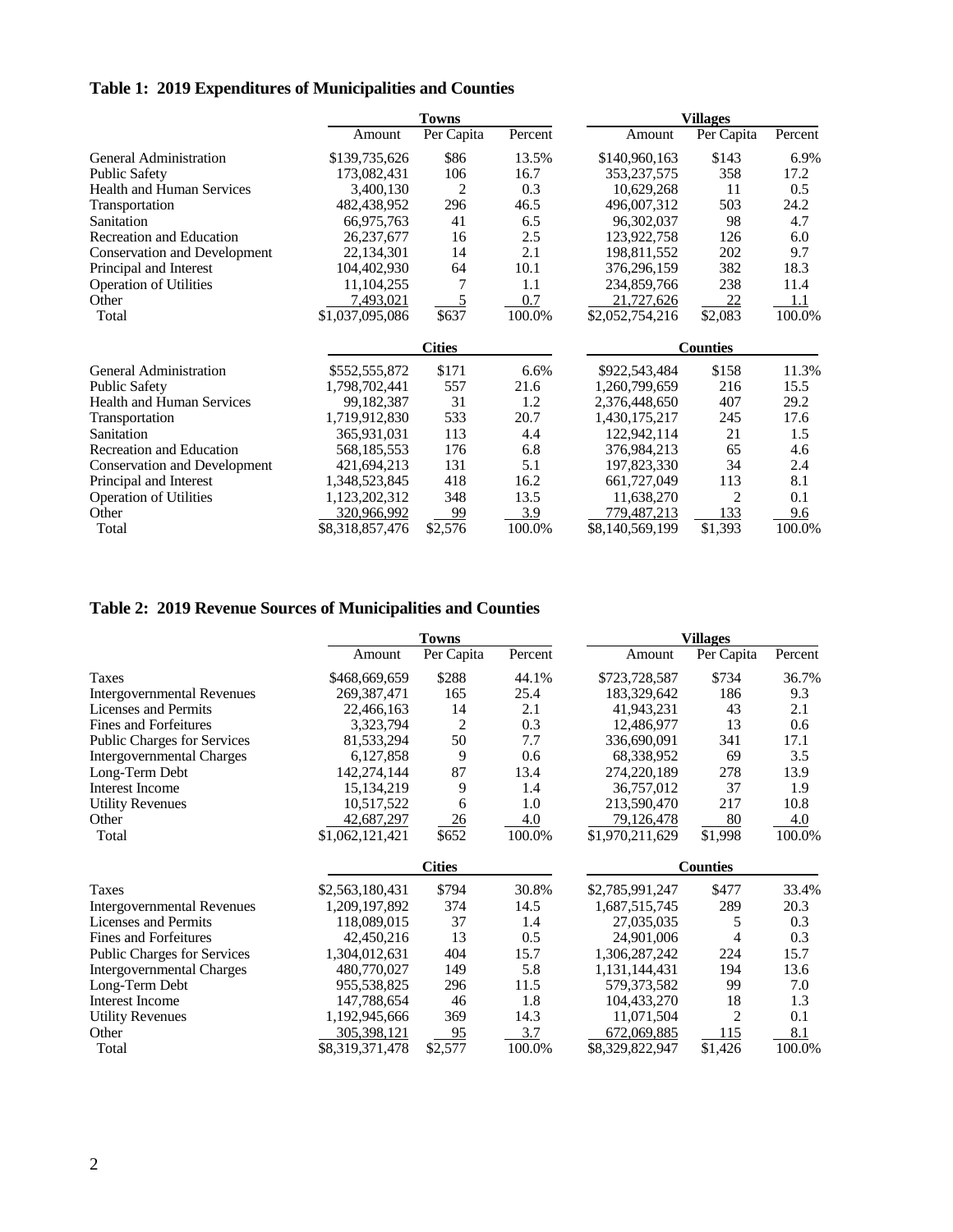village expenditures. Public safety was the largest expenditure category for cities (21.6%), as well as the second highest expenditure category for towns (16.7%). Principal and interest payments on debt was the second largest expenditure category for villages, comprising 18.3% of total village expenditures. In counties, transportation (17.6%) and public safety (15.5%) were significant expenditure categories, but health and human services comprised the largest expenditure category (29.2%).

#### **Revenues**

Revenue patterns for towns, villages, cities, and counties for 2019 are displayed in Table 2. The table includes 10 revenue sources, which are described in more detail in Appendix II. In addition to total revenue collected, Table 2 reports per capita amounts and the percent that each revenue category is of total revenues.

Total revenues were comparable to the corresponding expenditure totals for each type of local government. Thus, the highest per capita revenues were recorded in cities (\$2,577) and villages (\$1,998), followed by counties (\$1,426) and towns (\$652).

Taxes, intergovernmental revenues, and public charges for services comprised 60.0% or more of total revenues for each governmental type in 2019. For each type, taxes represented the largest revenue source -- 44.1% for towns, 36.7% for villages, 30.8% for cities, and 33.4% for counties. Intergovernmental revenues was the second largest revenue source for towns (25.4%) and counties (20.3%), while public charges for services was the second largest revenue source for villages (17.1%) and cities (15.7%).

#### **Intergovernmental Revenues**

Detail on 2019 intergovernmental revenues (IGR) is provided in Table 3. Aids are arranged under three broad categories: (1) direct federal aid; (2) state aid, including federal aid paid through the state; and (3) aid from other local governments. Counties receive most of the federal aid paid through the state. Separate figures are shown only for the larger aid programs, and most lines include several separate aid programs that fund similar types of local service. State aid does not reflect state property tax credits, which, although paid to municipalities and counties, must be passed through to taxpayers as a credit against gross property taxes.

Direct federal aid plays a relatively small role in intergovernmental revenues. Cities received \$49 per person in direct federal aid, which equaled 13.0% of their total IGR. Counties received \$30 per person, or 10.5% of their total IGR. Direct federal aid averaged \$1 per capita for towns and \$8 per capita for villages, or 0.8% and 4.2% of their total IGR, respectively.

County and municipal aid, including public utility aid, and state transportation aid were the largest sources of aid to each municipality type in 2019. For towns, those aids comprised 82.5% of their total IGR. County and municipal aid comprised the largest share of intergovernmental revenues for villages (41.2%) and cities (45.8%). On a per capita basis, cities received more county and municipal aid (\$171) than villages (\$77) or towns (\$33). In comparison, per capita transportation aid payments were higher for towns (\$104) than for cities (\$61) or villages (\$55).

Counties received the majority (56.8%, or \$164 per person) of their aid in the health and human services area. County and municipal aid (\$25 per capita) and transportation aid (\$26 per capita) totaled 17.6%, combined, of all aid to counties.

Aid from other local governments was not a significant part of total intergovernmental revenues. These aids comprised 7.2% of intergovernmental revenue for villages, 5.9% for cities, and 5.4% for towns. This aid was less significant for counties (0.6%).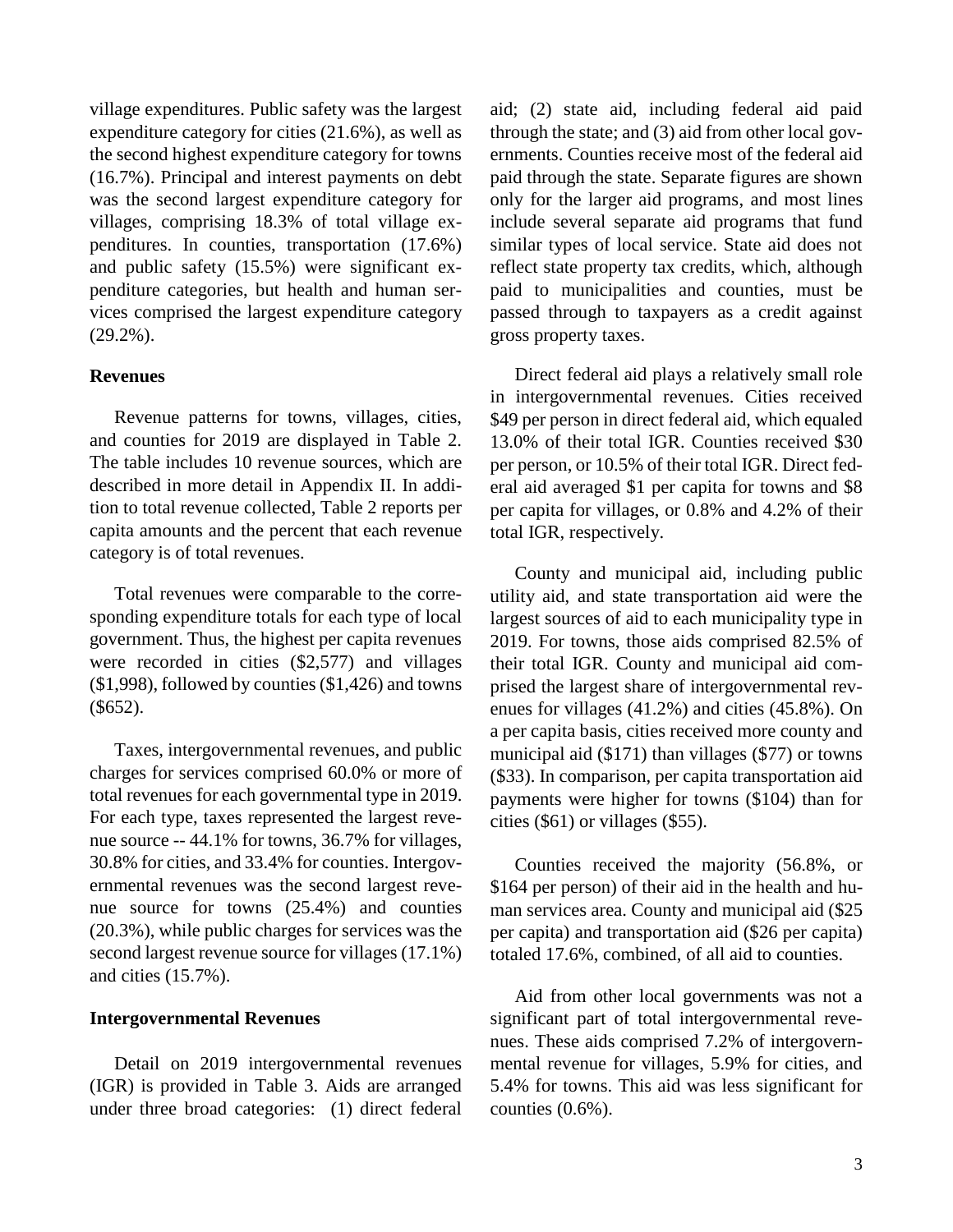| Table 3: 2019 Intergovernmental Revenues to Municipalities and Counties |  |  |
|-------------------------------------------------------------------------|--|--|
|-------------------------------------------------------------------------|--|--|

|                                     |               | <b>Towns</b>   |         |               | <b>Villages</b> |            |                 | <b>Cities</b>  |            |                 | <b>Counties</b> |            |  |  |
|-------------------------------------|---------------|----------------|---------|---------------|-----------------|------------|-----------------|----------------|------------|-----------------|-----------------|------------|--|--|
|                                     |               | Per            | % of    |               | Per             | $%$ of     |                 | Per            | % of       |                 | Per             | $%$ of     |  |  |
|                                     | Amount        | Capita         | IGR     | Amount        | Capita          | <b>IGR</b> | Amount          | Capita         | <b>IGR</b> | Amount          | Capita          | <b>IGR</b> |  |  |
| <b>Direct Federal Aid</b>           |               |                |         |               |                 |            |                 |                |            |                 |                 |            |  |  |
| <b>Public Safety</b>                | \$364,870     | $<$ \$1        | 0.1%    | \$540.074     | \$1             | 0.3%       | \$18,236,348    | \$6            | 1.5%       | \$2,979,788     | \$1             | 0.2%       |  |  |
| <b>Health and Social Services</b>   | $\Omega$      | $\Omega$       | 0.0     | 1,194,194     | -1              | 0.7        | 9,373,481       | 3              | 0.8        | 91,265,279      | 15              | 5.4        |  |  |
| Transportation                      | 943,321       | $\lt 1$        | 0.2     | 1,443,281     | 1               | 0.8        | 25,495,158      | 8              | 2.1        | 15,228,066      | 3               | 0.9        |  |  |
| Sanitation                          | 15,937        | < 1            | < 0.1   | 546,124       | 1               | 0.3        | 10,556          | < 1            | < 0.1      | $\mathbf{0}$    | $\overline{0}$  | 0.0        |  |  |
| <b>Culture and Recreation</b>       | $\Omega$      | $\mathbf{0}$   | 0.0     | 515,457       | 1               | 0.3        | 4,787,386       | 1              | 0.4        | 2,563,561       | < 1             | 0.2        |  |  |
| <b>Community Development</b>        | 2,134         | $\theta$       | < 0.1   | 127,752       | $\leq 1$        | < 0.1      | 57,491,635      | 18             | 4.8        | 24,486,464      | $\overline{4}$  | 1.4        |  |  |
| Other                               | 1,371,285     | $\lt 1$        | 0.5     | 3,303,551     | 3               | 1.8        | 41,896,274      | 13             | 3.5        | 39,789,183      |                 | 2.4        |  |  |
| <b>Total Federal Aid</b>            | \$2,155,481   | \$1            | 0.8%    | \$7,670,433   | \$8             | 4.1%       | \$157,290,838   | \$49           | 13.0%      | \$176,312,341   | \$30            | 10.5%      |  |  |
| <b>State Aid (Includes Federal)</b> |               |                |         |               |                 |            |                 |                |            |                 |                 |            |  |  |
| <b>Aids Paid Through the State)</b> |               |                |         |               |                 |            |                 |                |            |                 |                 |            |  |  |
| County and Municipal Aid            | \$53,420,545  | \$33           | 19.8%   | \$75,525,490  | \$77            | 41.2%      | \$553,577,954   | \$171          | 45.8%      | \$144,963,159   | \$25            | 8.6%       |  |  |
| <b>Expenditure Restraint</b>        | 91,401        | $\leq 1$       | < 0.1   | 5,400,164     | 6               | 2.9        | 53,820,135      | 17             | 4.5        | $\Omega$        | $\overline{0}$  | 0.0        |  |  |
| <b>General Government</b>           | 2,300         | $\leq 1$       | < 0.1   | 20,149        | < 1             | < 0.1      | 52,492          | $\lt 1$        | < 0.1      | 42,472,022      | 7               | 2.5        |  |  |
| <b>Public Safety</b>                | 8,498,573     | 5              | 3.2     | 7,310,685     | 7               | 4.0        | 21,608,987      | 7              | 1.8        | 25,471,095      | $\overline{4}$  | 1.5        |  |  |
| <b>Health and Human Services</b>    | $\mathbf{0}$  | $\overline{0}$ | 0.0     | 748,466       | -1              | 0.4        | 3,962,967       | 1              | 0.3        | 957, 922, 129   | 164             | 56.8       |  |  |
| Transportation                      | 168,801,426   | 103            | 62.7    | 54,084,773    | 55              | 29.5       | 198,221,257     | 61             | 16.4       | 151,215,336     | 26              | 8.9        |  |  |
| Sanitation                          | 2,517,944     | $\overline{2}$ | 0.9     | 2,287,121     | $\overline{2}$  | 1.3        | 9,393,124       | 3              | 0.8        | 3,935,928       | -1              | 0.2        |  |  |
| <b>Culture and Recreation</b>       | 121,098       | < 1            | $< 0.1$ | 1,277,553     | 1               | 0.7        | 4,422,955       | 1              | 0.4        | 27,629,853      | 5               | 1.6        |  |  |
| <b>Community Development</b>        | 80,480        | $\leq 1$       | < 0.1   | 467,774       | $\leq 1$        | 0.3        | 5,810,566       | $\overline{2}$ | 0.5        | 18,355,130      | 3               | 1.1        |  |  |
| Forestry and Conservation           | 9,431,953     | 6              | 3.5     | 138,200       | $\leq 1$        | < 0.1      | 137,903         | < 1            | < 0.1      | 30,306,574      | 5               | 1.8        |  |  |
| Payments for Mun. Services          | 439,965       | $\lt 1$        | 0.2     | 413,833       | $\lt 1$         | 0.2        | 17,788,506      | 6              | 1.4        | 1,098,009       | $\lt 1$         | < 0.1      |  |  |
| Other                               | 9,213,442     | 6              | 3.4     | 14,851,675    | 15              | 8.1        | 111,671,985     | 35             | 9.2        | 97,487,598      | 17              | 5.8        |  |  |
| <b>Total State Aid</b>              | \$252,619,127 | \$155          | 93.8%   | \$162,525,883 | \$165           | 88.7%      | \$980,468,831   | \$304          | 81.1%      | \$1,500,856,833 | \$257           | 88.9%      |  |  |
| <b>Total Local Aid</b>              | \$14,612,863  | - \$9          | $5.4\%$ | \$13,133,326  | \$13            | 10.8%      | \$71,438,223    | \$22           | 5.9%       | \$10,346,571    | \$2             | 0.6%       |  |  |
| <b>TOTAL IGR</b>                    | \$269,387,471 | \$165          | 100.0%  | \$183,329,642 | \$186           | 100.0%     | \$1,209,197,892 | \$375          | 100.0%     | \$1,687,515,745 | \$289           | 100.0%     |  |  |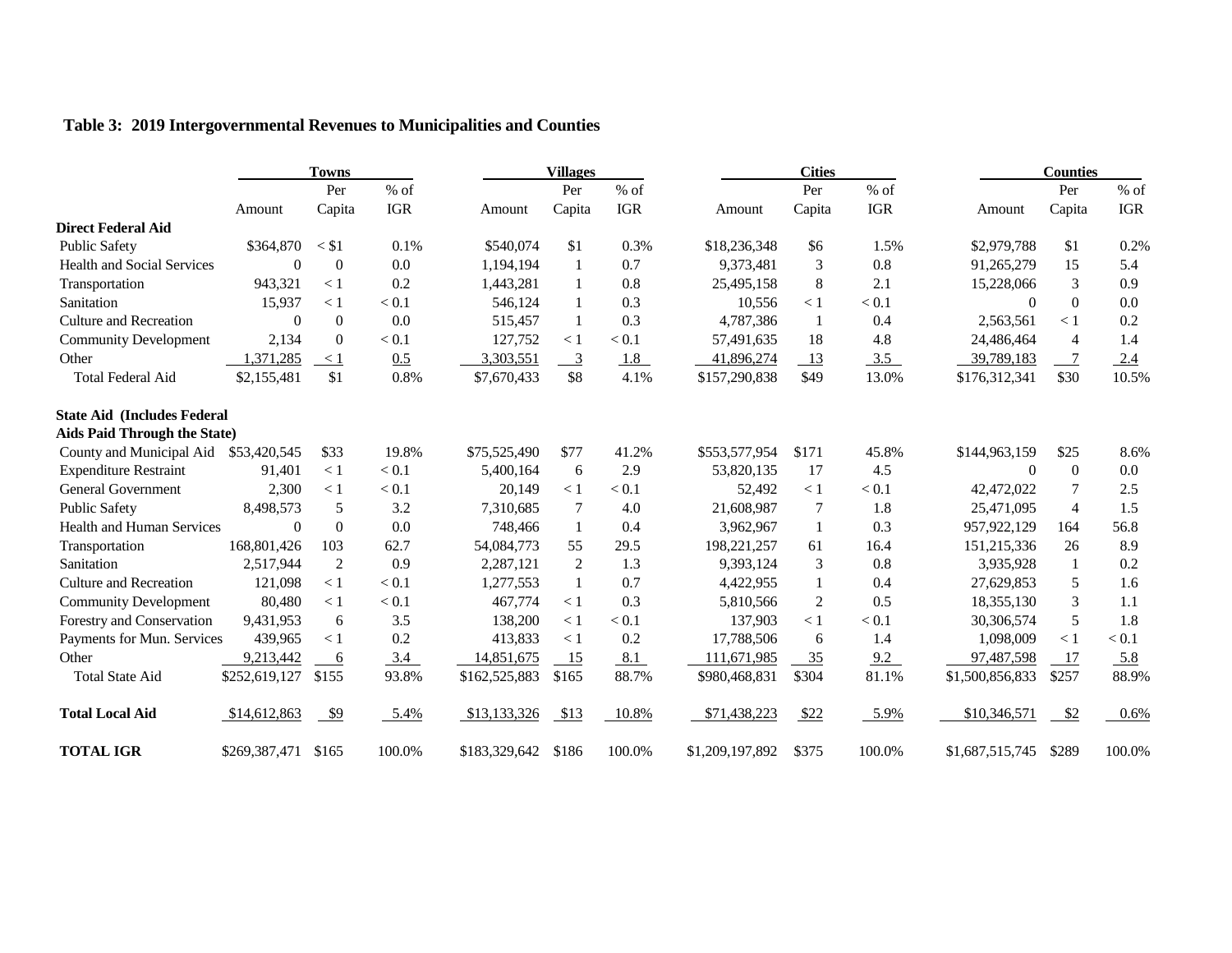#### **Rationale for State Aid to Local Governments**

States provide aid to local units of government for a number of reasons. Although not exhaustive, the following list describes several of these reasons.

1. *Spreading Costs.* Some local services are provided to residents of other communities. State aid may help to ensure that local residents do not bear the entire burden of providing these services. For example, major streets in urban areas serve commuters from other areas. State transportation aid helps to offset the cost borne by urban residents.

2. *Tax Base Equalization.* The purpose of tax base equalization is to provide funds to equalize local governments' fiscal capacity by channeling proportionately larger amounts of aid to fiscally weak jurisdictions. Local governments vary in the amount of tax base per resident and the costs of providing local services. Through equalization, tax rates are equalized for local governments possessing equal spending levels. Although the state no longer distributes aid to municipal and county governments under tax base equalization, general state aids to elementary and secondary school districts are allocated under an equalizing formula.

The policy of tax base equalization has been pursued for several reasons. First, it can remove fiscal capacity as a barrier to providing local

services. Second, equalization may accomplish a limited degree of income redistribution, providing more state assistance to areas with low total fiscal capacity. Third, equalization can reduce the variance in local tax rates, making it easier for areas with low fiscal capacity to compete for new development.

3. *Replacing Lost Tax Base.* The exemption of a class of property from local taxation may result in a burdensome shift in taxes to owners of the remaining taxable property. State aid can cushion and spread the burden of the revenue lost due to the exemption.

4. *Substituting State Taxes for Local Taxes*. Using state aid to help finance local government may improve the overall equity in the state-local tax system. The state income tax, in particular, is generally perceived to be more progressive, equitable, and better related to the taxpayer's ability to pay than the property tax.

5. *Funding Local Mandates.* Local governments provide a wide variety of services that are required by state law. The provision of state aid helps to offset the cost of these services.

A concern raised with state aid is the trade-off between stimulating local expenditures and substituting state revenues for local revenues. Either or both responses by local governments are possible. Depending on the state's reasons for providing local aid, provisions can be built into the aid system to address this concern.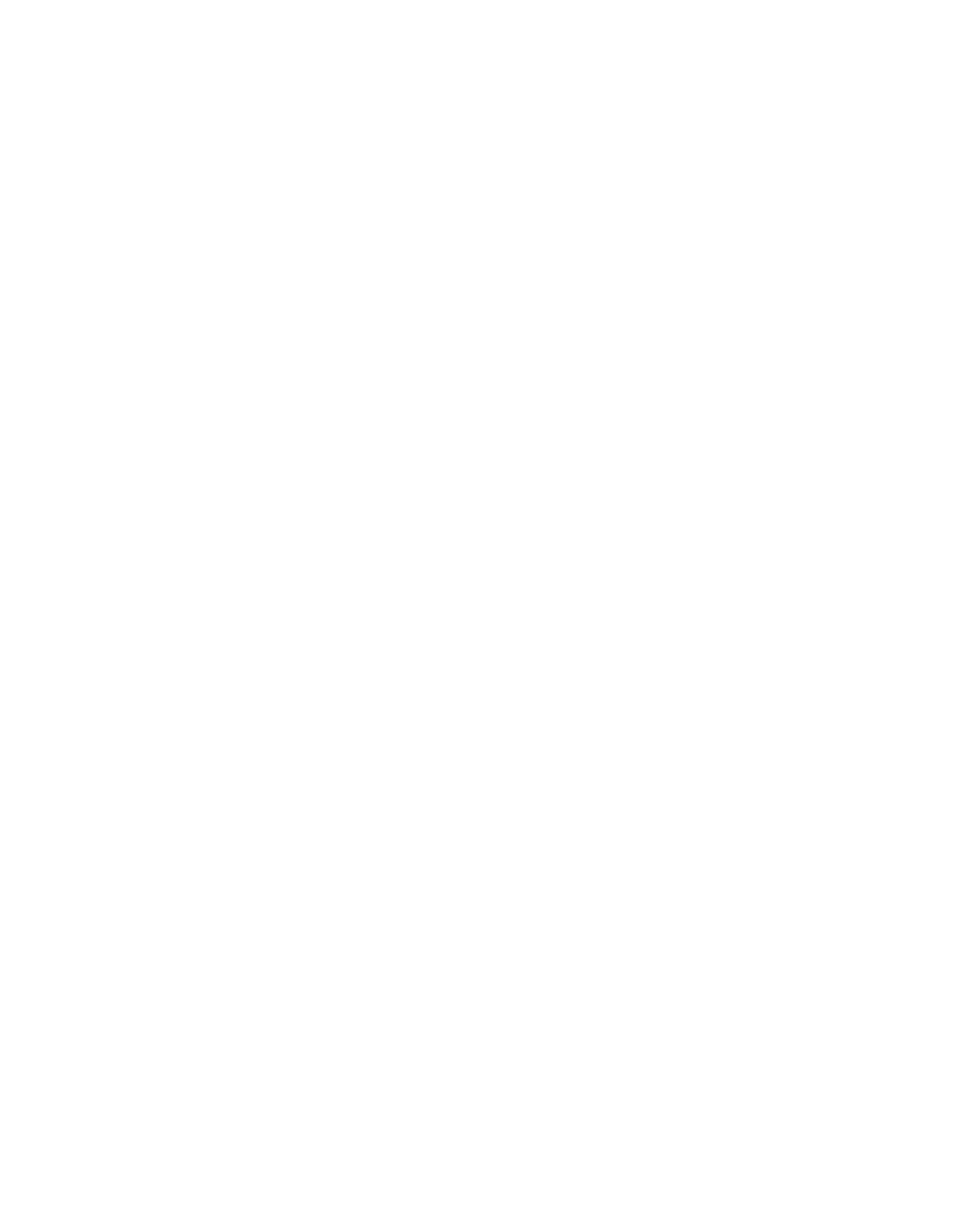#### **APPENDIX I**

#### **Explanations of Expenditure Categories Used in Table 1**

*General Administration*. These are the resources expended for legislative, judicial, and general government support, including governing boards, judges, attorneys, clerks, treasurers, assessors, financial administration, and planning activities.

*Public Safety*. This includes police, fire, emergency communications (911), ambulance, and correctional facilities.

*Health and Human Services*. This includes health programs, drug abuse, mental health, services to the aged, medical and health care services for indigent individuals, veterans programs, income maintenance administration, and other human service programs.

*Transportation*. This includes highway maintenance, traffic control, street lighting, bicycle trails, parking lots, meters and ramps, mass transit, airports, and docks and harbors.

*Sanitation*. This includes sanitary sewers and treatment plants for sewer departments, refuse collection, storm water drainage, and landfill operations.

*Recreation and Education*. This includes

libraries, recreation programs, parks, recreational facilities, and educational programs.

*Conservation and Development*. This includes expenditures for public housing, economic development, county forestry projects, conservation of natural resources, and administration of planning policies and zoning laws.

*Principal and Interest*. This includes repayment of the principal and interest on bonds, longterm notes, installment contracts, and state trust fund loans and interest on temporary loans. It does not include the payment of principal on temporary loans. However, this category does include repayment of refunding bonds.

*Operation of Utilities.* This includes operating expenses of water, electric, gas, and other miscellaneous utilities.

*Other*. This includes surplus funds applied to reduce the tax levies of other jurisdictions, expenditures from internal services accounts, and miscellaneous expenditures not classified elsewhere.

*Total*. This is the sum of the preceding 10 categories.